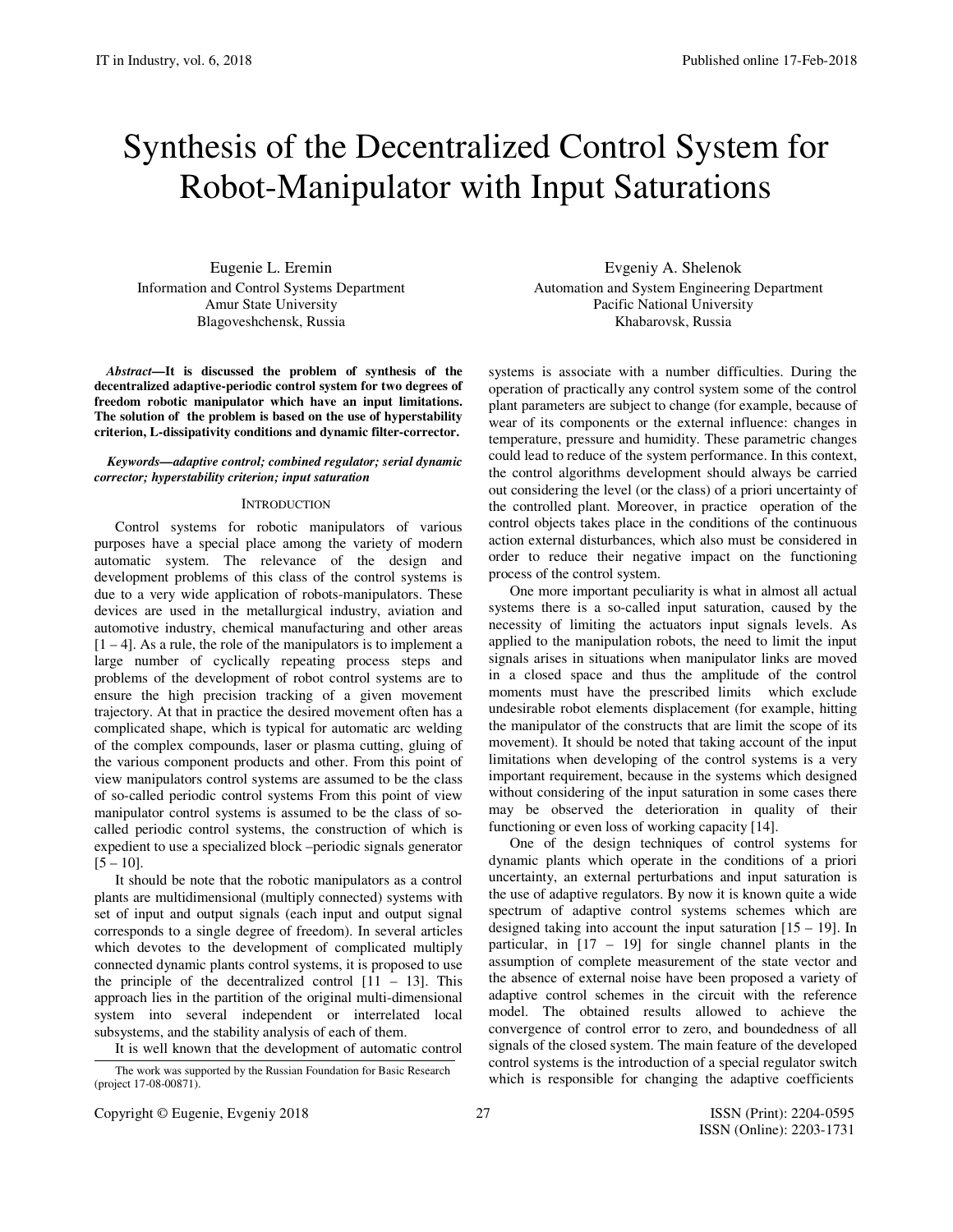adjustment speed, whereby the input saturation is partically or completely compensated. In [20] with the help of hyperstability criterion and *L*-dissipativity conditions for the scalar plant with the input saturation and the relative order greater than one has been proposed a modification of the adaptive regulator, which allowed to implement effective compensation of limitations on the entry in a non-zero initial conditions, constant external disturbances and unavailability of internal states. In the present article by using the results of  $[7 - 10, 13, 20 - 24]$  we discussed the possibility of using a combined regulator structure, as well as proposed in [20] modified adaptive algorithms for the construction of control system for two degrees of freedom robot-manipulator with input saturation.

## INITIAL DESCRIPTION OF THE CONTROL SYSTEM

The dynamics of the manipulator, which consist of *n*-links and having an input saturation, according to [4], is described by

$$
M(q)\ddot{q} + C(q,\dot{q})\dot{q} + G(q) + f_{dis} = S(\tau),
$$
 (1)

where  $q \in R^n$  is the vector of coordinates (angular displacement) of the robot links;  $\tau \in R^n$  is the input control signal (vector of the control torques of each link);  $C(q, \dot{q}) \in R^{n \times n}$  is the matrix describing the centrifugal and Coriolis forces;  $G(q) \in R^n$  is the vector determining the influence of gravitational forces;  $f_{dis} \in R^n$  is the vector external constantly operating bounded disturbances acting on the manipulator links;  $S(\tau)$  is the non-linear function of the input signal saturation which describes as follows:

$$
S(\tau) = \begin{cases} S_0, & \tau > S_0, \\ \tau, & |\tau| \le S_0, \\ -S_0, & \tau < -S_0, \end{cases}
$$
 (2)

where  $S_0 > 0$  is the known constant corresponding to limit level.

Let us consider more detail the dynamic properties of the robot manipulator, which includes two degrees of freedom. In accordance with [4] and equation (1) the dynamics of similar object may be presented as follows

$$
\begin{bmatrix} S(\tau_1) \\ S(\tau_2) \end{bmatrix} = \begin{bmatrix} M_{11} & M_{12} \\ M_{21} & M_{22} \end{bmatrix} \cdot \begin{bmatrix} \ddot{q}_1 \\ \ddot{q}_2 \end{bmatrix} + + \begin{bmatrix} C_{11} & C_{12} \\ C_{21} & C_{22} \end{bmatrix} \cdot \begin{bmatrix} \dot{q}_1 \\ \dot{q}_2 \end{bmatrix} + \begin{bmatrix} G_1 \\ G_2 \end{bmatrix} + \begin{bmatrix} f_{dis,1} \\ f_{dis,2} \end{bmatrix}.
$$
 (3)

The elements of the inertia matrix and matrix of the Coriolis forces have the form

$$
M_{11} = p_1 + p_2 + 2p_3 \cos(q_2); M_{12} = p_2 + p_3 \cos(q_2);
$$
  
\n
$$
M_{21} = p_2 + p_3 \cos(q_2); M_{22} = p_2;
$$
  
\n
$$
C_{11} = -p_3 \dot{q}_2 \sin(q_2); C_{12} = -p_3(\dot{q}_1 + \dot{q}_2) \sin(q_2);
$$
  
\n
$$
C_{21} = p_3 \dot{q}_1 \sin(q_2); C_{22} = 0;
$$
  
\n
$$
G_1 = p_4 g \cos(q_1) + p_5 g \cos(q_1 + q_2);
$$
  
\n
$$
G_2 = p_5 g \cos(q_1 + q_2);
$$

where

$$
p_1 = m_1 l_{c1}^2 + m_2 l_1^2 + I_1; \ p_2 = m_2 l_{c2}^2 + I_2; p_3 = m_2 l_1 l_{c2}; \ p_4 = m_1 l_{c2} + m_2 l_1; \ p_5 = m_2 l_{c2}.
$$
 (5)

In equations  $(3)$  –  $(5)$  are introduced the following notations:  $q_i$ ,  $\dot{q}_i$ ,  $\ddot{q}_i$ ,  $i = 1,2$  are the angular displacement, velocity and acceleration of each link;  $m_i$  is the mass of the first and the second link of the manipulator [kg];  $l_i$  is the length of the *i*-th link [m];  $I_i$  – the moment of inertia of each link [kg·m<sup>2</sup>];  $l_{ci}$  is the distance from  $(i - 1)$ -th connection to the center of mass of the *i*-th link [m].

We represent the a mathematical description of the system in vector-matrix form, considering the manipulator, as a multidimensional dynamic plant [13, 22], where each link of the manipulator is assigned its own local subsystem. Introducing the notations:  $\tau_i = u_i$ ,  $q_i = x_i$ ,  $\dot{q}_i = \dot{x}_i$ ,  $\ddot{q}_i = \ddot{x}_i$ ,  $f_{dis,i}$  $=f_i$ ,  $i = 1, 2$ ; and performing a number of obvious mathematical transformations we write the model  $(3) - c(5)$  in the state space:

$$
\frac{dx_i(t)}{dt} = A_i(t, x_i(t)) + b_i S(u_i(t)) + f_i(t) + b_i \sum_{j=1}^k \lambda_{ij}(t, x(t)),
$$
  
\n
$$
y_i(t) = L^T x_i(t) = x_{1_i}(t), i = 1, 2,
$$
 (6)

where  $x_i(t) = [x_{1_i}(t), x_{2_i}(t), x_{3_i}(t)]^T$  is the state variables vector of the local subsystems;  $u_i(t) \in R$  are the local control signals;  $y_i(t) \in R$  is the angular displacement of the robot links (output of the *i*-th local subsystem);  $A_i(t, x_i(t)) =$  $=A_{1_i}(x_1(t), x_2(t))x_i(t) + A_{2_i}(x_i(t))$  is the nonlinear vector function;  $A_{1_i}(x_1(t),x_2(t)) = A_{1_i} + b_i \alpha_i^T(x_1(t),x_2(t))$  is the matrix whose elements are the nonlinear functions;  $A_{1_i}$  is the some stationary matrix;  $A_{2_i}(x_i(t)) = b_i \beta_i(x_i(t))$  is the some nonlinear vector;  $\alpha_i^T(x_1(t), x_2(t))$  *n*  $\beta_i(x_i)$  are the vector and scalar non-linear functions respectively;  $\lambda_{ii}(t, x(t))$  are the nonlinear functions describing the dynamic interconnection of the robot links;  $f_i(t) \in R^3$  is the external permanent disturbances vector, which satisfies the condition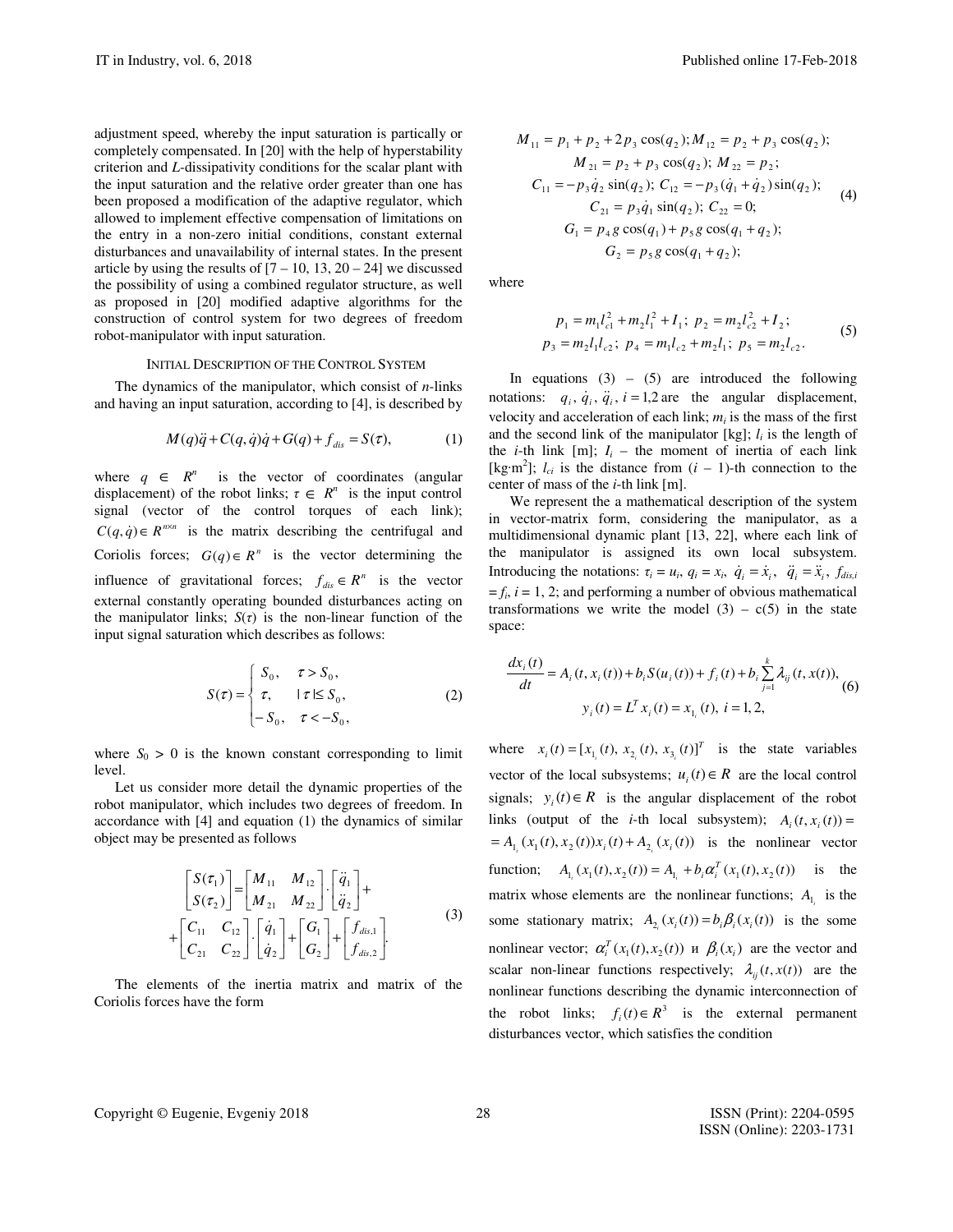$$
f_i^T(t) = b_i f_{3_i}(t) = \begin{pmatrix} 0 \\ 0 \\ f_{3_i}(t) \end{pmatrix}, 1 f_{3_i}(t) \le f_{0_i}, f_{0_i} = const > 0.
$$
 (7)

In accordance with  $(3) - (5)$  nonlinear functions that are part of the model (6) and (7) have the form:

for the first degree of freedom

$$
\alpha_1(x_1(t), x_2(t)) = \begin{bmatrix} \alpha_{1_1}(x_1(t), x_2(t)) \\ \alpha_{2_1}(x_1(t), x_2(t)) \\ \alpha_{3_1}(x_1(t), x_2(t)) \end{bmatrix};
$$
\n
$$
\alpha_{1_1}(x_1(t), x_2(t)) = 0;
$$
\n
$$
\alpha_{2_1}(x_1(t), x_2(t)) = p_3 \dot{x}_{1_2}(t) \sin(x_{1_2}(t));
$$
\n
$$
\alpha_{3_1}(x_1(t), x_2(t)) = 2p_3 \cos(x_{1_2}(t));
$$
\n
$$
\beta_1(x_1(t)) = p_4 g \cos(x_{1_1}(t));
$$
\n(8)

for the second degree of freedom

$$
\alpha_2^T(x_1(t), x_2(t)) = \begin{bmatrix} \alpha_{1_2}(x_1(t), x_2(t)) \\ \alpha_{2_2}(x_1(t), x_2(t)) \\ \alpha_{3_2}(x_1(t), x_2(t)) \end{bmatrix};
$$
\n
$$
\alpha_{1_2}(x_1(t), x_2(t)) = 0;
$$
\n
$$
\alpha_{2_1}(x_1(t), x_2(t)) = 0; \alpha_{3_1}(x_1(t), x_2(t)) = 0;
$$
\n
$$
\beta_2(x_2(t)) = 0.
$$
\n(9)

the dynamic cross-connections

$$
\lambda_{12}(t, x(t)) = (p_2 + p_3 \cos(x_{1_2}(t)))x_{3_2}(t) -
$$
  
\n
$$
-(p_3(x_{2_1}(t) + x_{2_2}(t))\sin(x_{1_2}(t)))x_{2_2}(t) +
$$
  
\n
$$
+ p_5 g \cos(x_{1_1}(t) + x_{1_2}(t));
$$
  
\n
$$
\lambda_{21}(t, x(t)) = (p_2 + p_3 \cos(x_{1_2}(t)))x_{3_1}(t) +
$$
  
\n
$$
+ (p_3x_{2_1}(t)\sin(x_{1_2}(t)))x_{2_1}(t) +
$$
  
\n
$$
+ p_5 g \cos(x_{1_1}(t) + x_{1_2}(t)).
$$
\n(10)

To specify the required movement of the robot links, similar to [20], we use the local reference models with two outputs:

$$
\frac{dx_{M_i}(t)}{dt} = A_{M_i} x_{M_i}(t) + B_{M_i} r_i(t),
$$
  
\n
$$
y_{M_i}(t) = x_{M1_i}(t), \ z_{M_i}(t) = g_i^T x_{M_i}(t), \ i = 1, 2,
$$
\n(11)

where  $x_{M_i}(t) = [x_{M1_i}, x_{M2_i}, x_{M3_i}]^T$  is the state vector of the local reference models;  $B_{M_i} = [0, 0, b_{M3_i}]^T$ ,  $b_{M3_i} = const > 0$ ;  $r_i(t) = r_i(t+T) \in R$  is the scalar periodic command signal;

Copyright © Eugenie, Evgeniy 2018 29 ISSN (Print): 2204-0595

*y*<sub>*M<sub>i</sub>*</sub>(*t*)∈ *R*,  $z_{M_i}$  (*t*)∈ *R* are the main and auxiliary outputs of the reference model;  $g_i$  is the given vector;  $A_{M_i} = (A_i - B_{M_i} c_{M_i}^T)$  is the Hurwitz matrix in the Frobenius form;  $c_{M_i} = [c_{M0_i}, c_{M1_i}, c_{M2_i}]$  is the vector with given numbers.

The regulator structure we will be given as the following adaptive-periodic combination

$$
u_i(t) = k_i \theta_i(t) - c_i^T(t) x_i(t), \ i = 1, 2; \tag{12}
$$

where  $k_i = const > 0$ ;  $\theta_i(t)$  is the periodic signals generator output (regulator periodic setting);  $c_i(t)$  is the vector of selftuning coefficients (regulator adaptive setting).

# THE PROBLEM STATEMENT

For multidimensional dynamic plant  $(3) - (10)$  with using the reference model (11) it is necessary to synthesize the explicit form of the self-tuning algorithms for vector of bootstrapping coefficients  $c_i(t)$ , providing for any initial condition  $x(0)$  and any changes of the functions  $\alpha_i(x_1(t), x_2(t))$ ,  $\lambda$ <sup>*ij*(*t*,*x*(*t*)) an implementation of limit target conditions</sup>

$$
\lim_{t \to \infty} ||c_i(t)|| \le c_{0i}, \, c_{0i} = const > 0,\tag{13}
$$

$$
\lim_{t \to \infty} | y_{M_i}(t) - y_i(t) | \le y_{0i}, \ y_{0i} = const > 0, \ i = 1, 2. \tag{14}
$$

where  $c_{0i}$ ,  $y_{0i}$  are sufficiently small numbers.

*t*

SOLUTION METHOD, ALGORITHMS OF THE CONTROL LOOP AND *L*-DISSIPATIVITY CONDITIONS OF THE CONTROL SYSTEM

To solve this problem we use the same method proposed in [20, 21], namely:

- Under the assumption of the availability of all state variables  $x_i(t)$  using hyperstability criterion we will determine the explicit form of the self-tuning algorithms for coefficients  $\theta_i(t)$  and  $c_i(t)$  of the combined regulator (12).
- For the technical implementation of synthesized at the previous step control algorithms, we will introduce in each subsystem filter-corrector to obtain estimates of the state vectors  $x_i(t)$  and define the specific conditions to ensure the operability and *L*-dissipativity of the developed system.

According to  $[7 - 10, 20]$ , in the case of availability of the internal states of local subsystems  $(6) - (10)$  by using the hyperstability criterion we can show that the synthesis of the regulator (12) algorithms in the form

$$
\theta_i(t) = \theta_i(t - \overline{T}_i) + v_i(t), \ \theta(s) = 0, \ s \in [-\overline{T}_i; \ 0],
$$
  

$$
\overline{T}_i = const > 0,
$$
 (15)

ISSN (Online): 2203-1731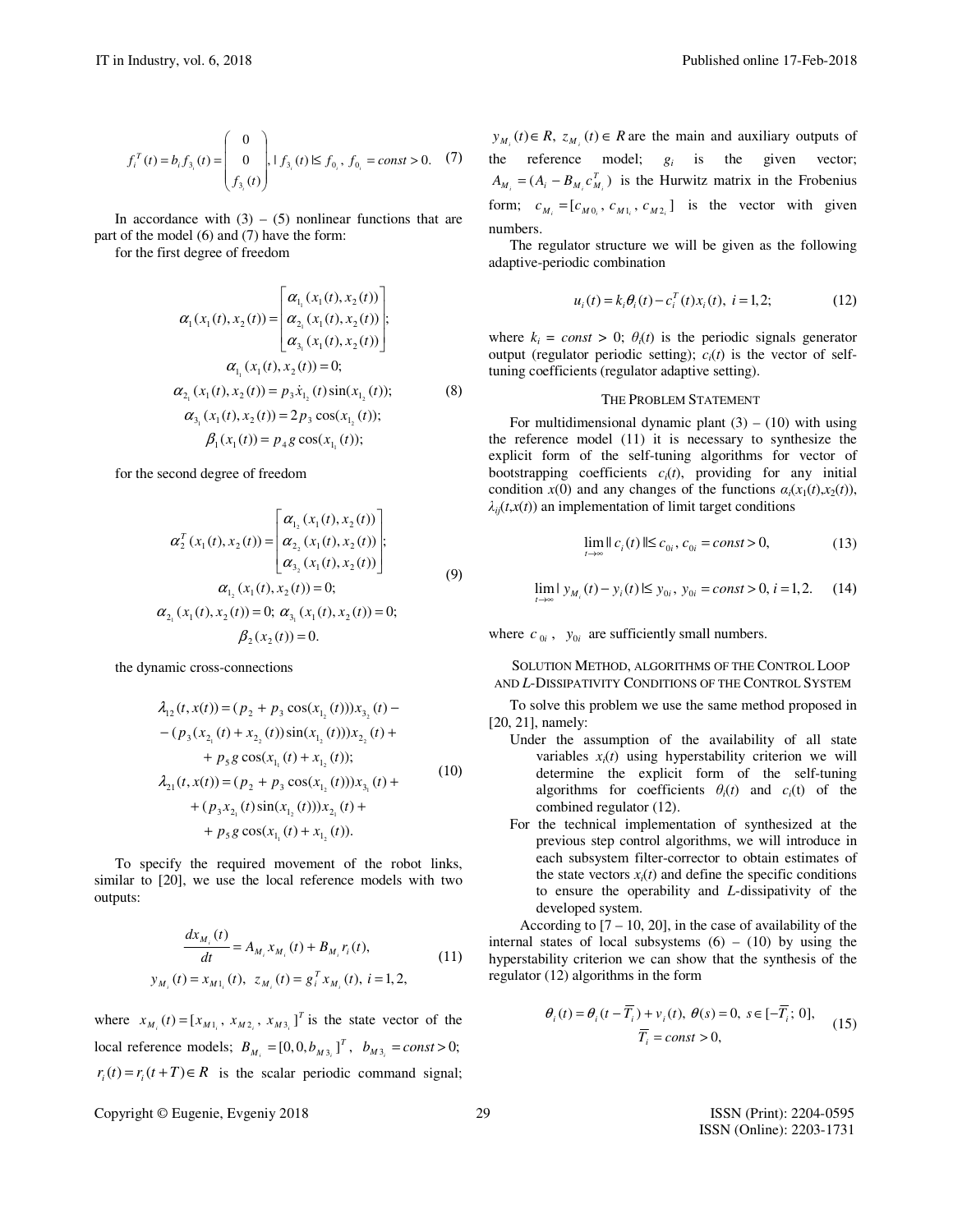$$
\frac{dc_{k_i}(t)}{dt} = \begin{cases} -h_{k_i}x_{k_i}(t)v_i(t)\tilde{\delta}_i(t), \forall \, |v_i(t) \triangleright \phi_i, \\ 0, & \forall \, |v_i(t) \le \phi_i, \\ h_{k_i} = const > 0, \, c_{k_i}(0) = 0; \, k = 1, 2, 3; \, i = 1, 2. \end{cases} \tag{16}
$$

where  $v_i(t) = z_{M_i}(t) - z_i(t)$  are the mismatch signals of the auxiliary outputs of the local reference models (11) and the control plant subsystems  $(6) - (10)$  formed by using the vectors  $g_i$ ;  $\phi_i = const > 0$  are values of the dead zones;  $\tilde{\delta}_i(t)$ are outputs of the local dynamic switches

$$
d_i \frac{d\tilde{\delta}_i(t)}{dt} + \tilde{\delta}_i(t) = \delta_i(t), d_i = const > 0,
$$
  

$$
\delta_i(t) = \begin{cases} 1, & \forall [S(u_i(t)) - u_i(t)]v_i(t) \ge 0, \\ \delta_{0_i}, & \forall [S(u_i(t)) - u_i(t)]v_i(t) < 0, \\ 0 < \delta_{0_i} = const < 1, \end{cases}
$$
(17)

will ensure the hyperstability and adaptability of the system  $(6) - (12)$ ,  $(15) - (17)$  and perform for it the targets  $(13)$ ,  $(14)$ .

Since local variables of the dynamic plant  $(6) - (10)$  is not available for measuring we connected to the output of each local subsystem a filter-corrector, which is described by equations

$$
\frac{dx_{F_i}(t)}{dt} = A_{F_i} x_{F_i}(t) + B_{F_i} y_i(t),
$$
  
\n
$$
z_{F_i}(t) = g_{F_i}^T x_{F_i}(t) + D_{F_i} y(t);
$$
  
\n
$$
W_{F_i}(s) = \frac{z_{F_i}(s)}{y_i(s)} = \frac{g_{F_i}^T (sE_i - A_{F_i})^+ B_{F_i}}{\det(sE_i - A_{F_i})} + D_{F_i} = \frac{g_i(s)}{(T_i s + 1)^2};
$$
\n(18)

where  $z_{F_i}(t) \in R$  and  $x_{F_i}(t) = [x_{F1_i}(t), x_{F2_i}(t)]^T$  are the scalar outputs and filters state vectors respectively;  $T_i$  are the small time constants;  $W_{F_i}(s)$  are filter transfer functions; *s* is the complex variable.

In this case, we can show [20, 21] that, when considering a certain steady state of the multiply connected system  $(6)$  –  $(12)$ ,  $(15) - (18)$  local contours while setting the value of the parameter *T<sup>i</sup>* , based on the conditions

$$
T_i < T_1 = \frac{0.93}{c_{M1_i}}; \ T_i < T_2 = \frac{0.465 c_{M1_i}}{2 c_{M2_i}};
$$

it is possible to ensure *L*-dissipativity of the system, which losing a hyperstability will retain operability and adaptability in a given class. Herewith the local adaptive regulators are transformed to the form

Copyright © Eugenie, Evgeniy 2018 30 ISSN (Print): 2204-0595

$$
f_{\rm{max}}
$$

$$
\theta_i(t) = \theta_i(t - \overline{T}_i) + \tilde{v}_i(t), \ \theta(s) = 0, \ s \in [-\overline{T}_i; \ 0],
$$
  

$$
\overline{T}_i = const > 0,
$$
 (20)

 $u_i(t) = k_i \theta_i(t) - c_i^T(t)x_{F_i}(t), i = 1,2;$ 

$$
\frac{dc_{k_i}(t)}{dt} = \begin{cases} -h_{k_i}x_{k_i}(t)\tilde{v}_i(t)\tilde{\delta}_i(t), \forall |\tilde{v}_i(t)| > \phi_i, \\ 0, \qquad \forall |\tilde{v}_i(t) \le \phi_i, \\ h_{k_i} = const > 0, \ c_{k_i}(0) = 0; \ k = 1, 2, 3; \ i = 1, 2; \qquad (21) \\ \tilde{v}_i(t) = g_i^T(x_{M_i}(t) - x_{F_i}(t)) = z_{M_i}(t) - z_{F_i}(t); \end{cases}
$$

where  $x_{F_i}(t) = [x_{F1_i}, x_{F2_i}, x_{F2_i}]^T$  are estimates of the local subsystems (6) state variables.

### COMPUTATIONAL EXPERIMENT

Let us consider control problem of the two degrees of freedom manipulator with input saturations and dynamics, which describes by equations

$$
\begin{bmatrix} S(\tau_1) \\ S(\tau_2) \end{bmatrix} = \begin{bmatrix} M_{11} & M_{12} \\ M_{21} & M_{22} \end{bmatrix} \cdot \begin{bmatrix} \ddot{q}_1 \\ \ddot{q}_2 \end{bmatrix} + + \begin{bmatrix} C_{11} & C_{12} \\ C_{21} & C_{22} \end{bmatrix} \cdot \begin{bmatrix} \dot{q}_1 \\ \dot{q}_2 \end{bmatrix} + \begin{bmatrix} G_1 \\ G_2 \end{bmatrix} + \begin{bmatrix} f_{dis,1} \\ f_{dis,2} \end{bmatrix}.
$$
 (22)

$$
M_{11} = p_1 + p_2 + 2p_3 \cos(q_2); M_{12} = p_2 + p_3 \cos(q_2);
$$
  
\n
$$
M_{21} = p_2 + p_3 \cos(q_2); M_{22} = p_2;
$$
  
\n
$$
C_{11} = -p_3 \dot{q}_2 \sin(q_2); C_{12} = -p_3(\dot{q}_1 + \dot{q}_2) \sin(q_2);
$$
  
\n
$$
C_{21} = p_3 \dot{q}_1 \sin(q_2); C_{22} = 0;
$$
  
\n
$$
G_1 = p_4 g \cos(q_1) + p_5 g \cos(q_1 + q_2);
$$
  
\n
$$
G_2 = p_5 g \cos(q_1 + q_2);
$$
  
\n
$$
p_1 = m l^2 + m l^2 + l \sin(q_2) + l \sin(q_2) + l \sin(q_2)
$$

$$
p_1 = m_1 l_{c1}^2 + m_2 l_1^2 + I_1; \ p_2 = m_2 l_{c2}^2 + I_2; p_3 = m_2 l_1 l_{c2}; \ p_4 = m_1 l_{c2} + m_2 l_1; \ p_5 = m_2 l_{c2}.
$$
 (24)

where  $q_i$ ,  $\dot{q}_i$ ,  $\ddot{q}_i$ ,  $i = 1,2$  are the angular displacement, velocity and acceleration of each link;  $m_i$  is the mass of the first and the second link of the manipulator  $[kg]$ ;  $l_i$  is the length of the *i*-th link [m];  $I_i$  – the moment of inertia of each link [kg·m<sup>2</sup>];  $I_{ci}$  is the distance from  $(i - 1)$ -th connection to the center of mass of the *i*-th link [m].

For the experiment we take the robot parameters as follows:  $m_1 = 1.2$  kg;  $m_2 = 0.8$  kg;  $l_1 = 0.35$  m;  $l_2 = 0.31$  m;  $I_1 =$  $= 61.25 \cdot 10^{-3}$  kg·m<sup>2</sup>;  $I_2 = 20.42 \cdot 10^{-3}$  kg·m<sup>2</sup>.

External disturbances acting on the considered control plant are described as follows:

$$
f_{3_i}(t) = 0.1 \cdot (\sin(\pi t) + 2\sin(2\pi t) + 3\sin(3\pi t)),
$$
  
 $i = 1, 2.$ 

ISSN (Online): 2203-1731

(19)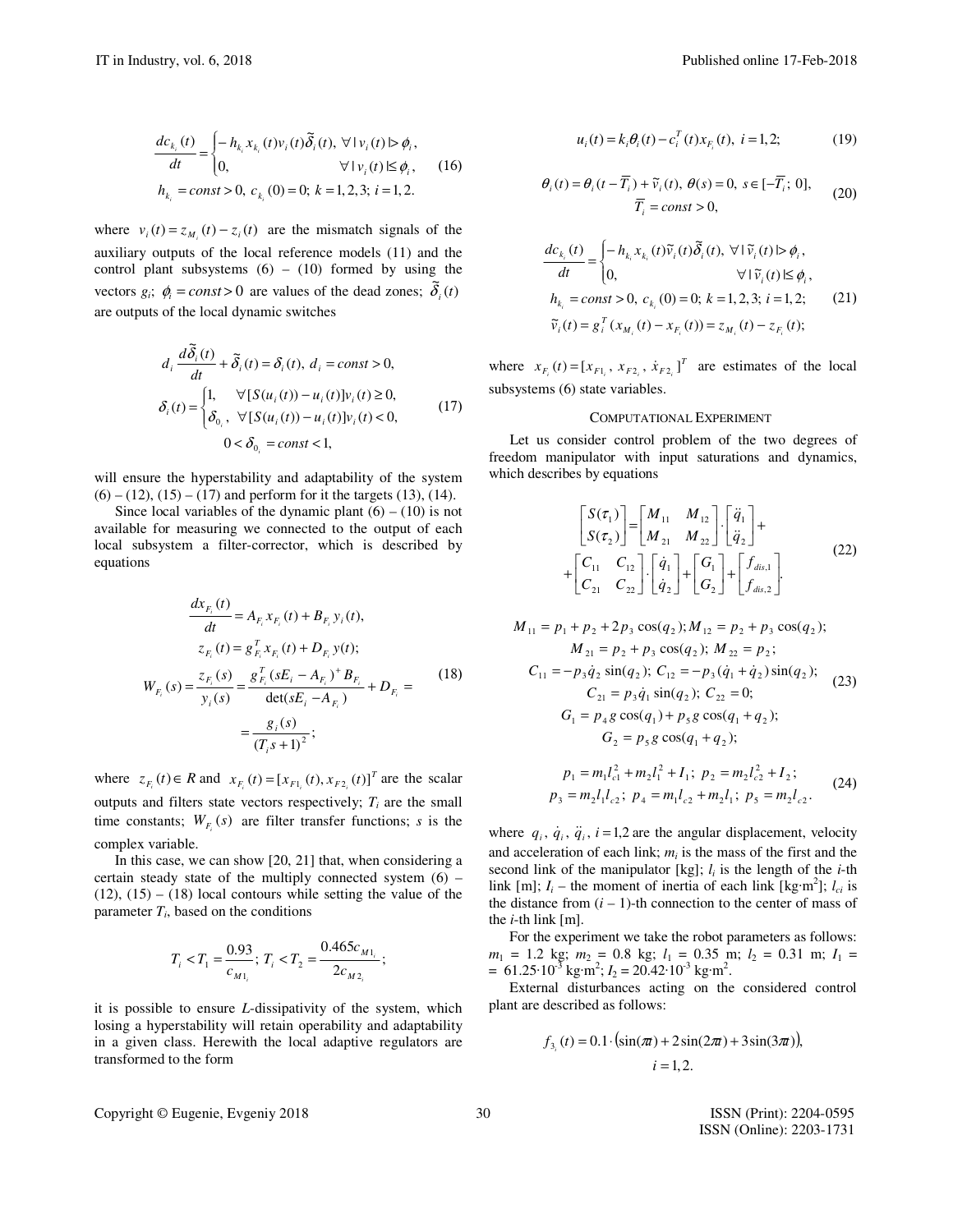To the outputs of local subsystems we connect the filter correctors

$$
\dot{x}_{F1_i}(t) = x_{F2_i}(t);
$$
\n
$$
\dot{x}_{F2_i}(t) = -10^6 x_{F1_i}(t) - 2000 x_{F2_i}(t) + 10^6 y_i(t);
$$
\n
$$
z_{F_i}(t) = x_{F1_i}(t) + x_{F2_i}(t) + 0.25 \dot{x}_{F2_i}(t); x_{F1_i}(0) = x_{F2_i}(0) = 0;
$$

and their desired dynamics and the dynamics of the decentralized system local main circuits we specify by explicit etalons

$$
\dot{x}_{M1}(t) = x_{M2_i}(t);
$$
\n
$$
\dot{x}_{M2_i}(t) = x_{M3_i}(t);
$$
\n
$$
\dot{x}_{M3_i}(t) = -8x_{M1_i}(t) - 12x_{M2_i}(t) - 6x_{M3_i} + 8r_i(t);
$$
\n
$$
y_{M_i}(t) = x_{M1_i}(t), \ z_{M_i}(t) = x_{M1_i}(t) + x_{M2_i}(t) + 0.25x_{M3_i}(t);
$$
\n
$$
x_{M1_i}(0) = x_{M2_i}(0) = x_{M3_i}(0) = 0; \ r_i(t) = 1.25\sin(t).
$$

During the simulation input constraints of the robot links actuators were set with the values  $S_{0_1} = 7.1$  and  $S_{0_2} = 5$ . Parameters of the combined control circuit  $(9) - (12)$  in order to increase system performance were selected as follows:

$$
k_1 = 300; h_{1_1} = 100; h_{2_1} = 20; h_{3_1} = 1; \phi_1 = 0.001; \nk_2 = 1000; h_{1_2} = 750; h_{2_2} = 500; h_{3_2} = 10; \phi_2 = 0.001; \n\delta_{0_1} = 0.0007; d_1 = 5; \delta_{0_2} = 0.0006; d_2 = 5; \nT_1 = 2; T_2 = 2.5.
$$
\n(25)

In Fig.  $1 - 3$  are presented the results of system operation when the initial positions of the manipulator links are  $y_1(0)$  =  $= -1.2$  and  $y_2(0) = 1.2$ .



Fig. 1. Position tracking.

# Copyright © Eugenie, Evgeniy 2018 31 ISSN (Print): 2204-0595



Fig. 2. Tracking errors of the control system.



Fig. 3. System control signals.

Presented results are indicate a sufficiently good quality of functioning of the developed system.

#### **CONCLUSION**

It is presented the solution of the control problem of a robot manipulator with two degrees of freedom with input saturation. By using the hyperstability criterion, *L*-dissipativity conditions and dynamic filter-corrector it is constructed the decentralized control system with combined adaptive-periodic local control circuits.

### **REFERENCES**

- [1] Spong M.W., Thorp J.S., Kleinwaks J.M. The Control of Robot Manipulators with Bounded Input // IEEE Transactions on Automatic Control, 1986, Vol. AC-31, No. 6, pp. 483-490.
- [2] Purwar S., Kar I.N., Jha A.N. Adaptive Control of Robot Manipulators Using Fuzzy Logic Systems Under Actuator Constraints // Fuzzy Sets and Systems, 2005, No. 152, pp. 651-664.
- [3] Dixon W.E., De Queiroz M.S., Zhang F., Dawson D.M. Tracking Control of Robot Manipulators with Bounded Torque Inputs // Robotica,1999, Vol. 17, pp. 121-129.